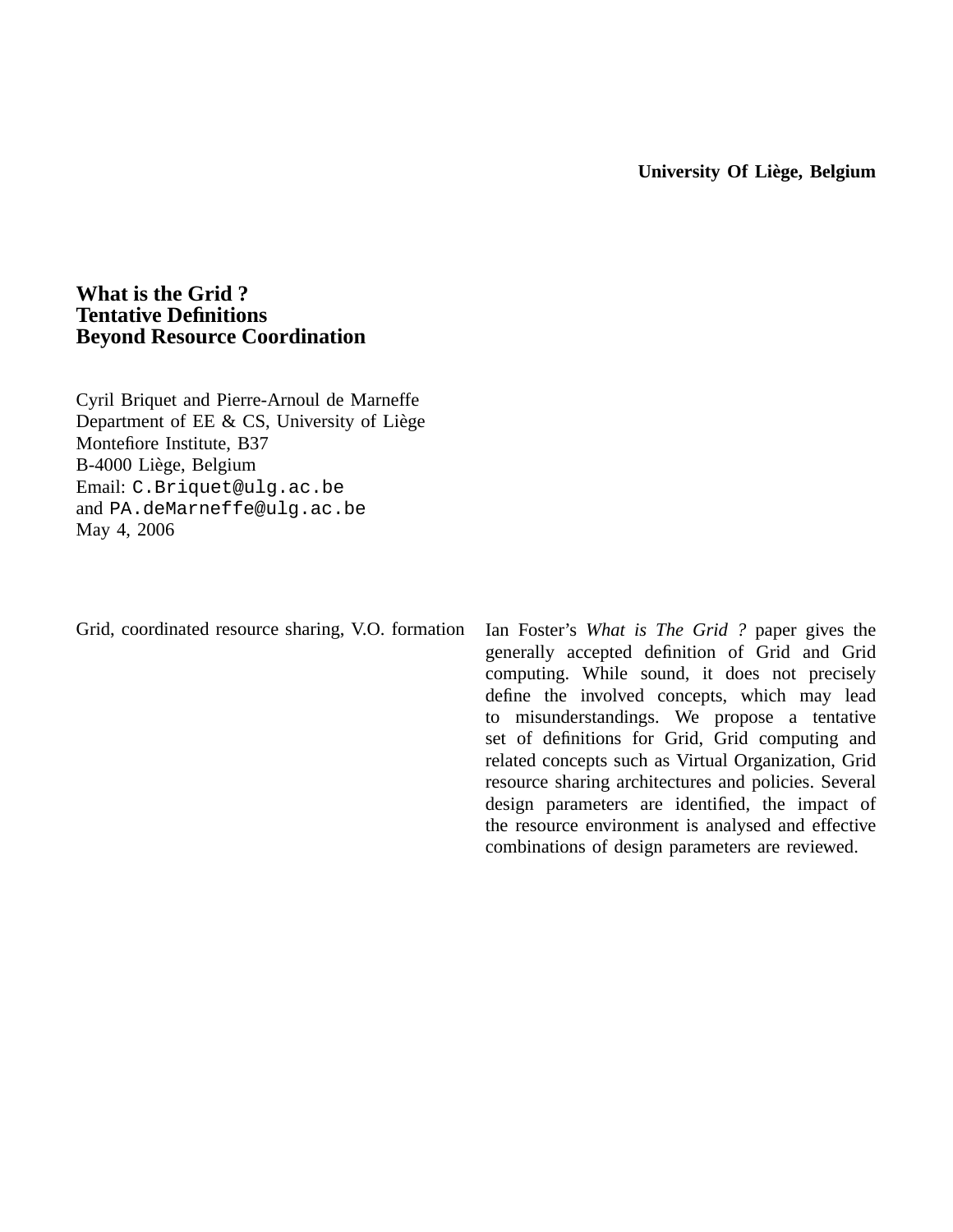# What is the Grid ? Tentative Definitions Beyond Resource Coordination

Cyril Briquet and Pierre-Arnoul de Marneffe Department of  $EE \& CS$ , University of Liège Montefiore Institute, B37 B-4000 Liege, Belgium ` Email: C.Briquet@ulg.ac.be and PA.deMarneffe@ulg.ac.be

*Abstract***— Ian Foster's** *What is The Grid ?* **paper gives the generally accepted definition of Grid and Grid computing. While sound, it does not precisely define the involved concepts, which may lead to misunderstandings. We propose a tentative set of definitions for Grid, Grid computing and related concepts such as Virtual Organization, Grid resource sharing architectures and policies. Several design parameters are identified, the impact of the resource environment is analysed and effective combinations of design parameters are reviewed.**

### I. INTRODUCTION

According to Ian Foster's well-known *What is the Grid ?* paper [1], *"a Grid is a system that*

- 1) *coordinates resources that are not subject to centralized control,*
- 2) *using standard, open, general-purpose protocols and interfaces,*
- 3) *to deliver nontrivial qualities of service."*

Grid computing can also be defined as *"coordinated resource sharing and problem solving in dynamic, multi-institutional collaborations"* [2]. Most authors wanting to define with accuracy what a Grid is have in general referred to these two definitions.

A standardization effort is currently getting under way. The inter-Grid project of Grid community requires some open standards. Open Standards are publicly available and implementable standards. By allowing anyone to obtain and implement the standard, they can increase compatibility between various hardware and software components. This is how Grids can be interoperable. Interoperable Grids require a common negotiation platform as any Grid that collaborates with another has to supply capabilities, security policies, and a set of other requirements to satisfy the requesting Grid. The project of an Open Grid System Architecture is *"the definition of a broadly applicable and adopted framework for distributed system integration, virtualization and management"* [3]. OGSA consists of a set of specifications concerning interfaces, behaviours, resource models and bindings. It provides an abstract definition of the set of requirements it is intended to address. This definition of requirements is based on many representative use cases that makes OGSA the best current solution for building an inter Grid standard.

However, despite the existence of two usually agreedupon definitions and ongoing standardization efforts, we nevertheless think that a consistent set of precise definitions of Grid computing is still lacking, particularly with regards to its resource sharing aspects. Motivated by this observation, we have extracted and combined common patterns, with an emphasis on the benefits of precisely defining what is coordinated resource sharing.

In this theoretical work, we first analyse Ian Foster's checklist. For each part of the definition, we propose to add extended explanations where clarification would be helpful. The main contribution of this theoretical work is the proposal of a tentative set of definitions of Grid computing and several related concepts, with the aim to structure and consistently integrate current trends of coordinated resource sharing. Building on the proposed set of definitions, the originality of this work is that it goes beyond the usual definition of a Grid as a resource coordination architecture and proposes to distinguish centralized coordination from distributed coordination of resource sharing. Several Virtual Organization (V.O.) resource sharing policies are also presented. Finally, the question of V.O. formation is reviewed in the light of the proposed set of definitions.

In a way, these contributions may be seen as an answer to Ian Foster & al.'s recent call [4] for more integration between Grid computing and Multi Agents Systems.

The rest of the document is structured as follows: Section II analyses the well-known Three-Point Checklist, Section III synthetises a new set of definitions of Grid computing, Section IV formalizes resource sharing architectures, Section V proposes several resource sharing policies, Section VI reviews the question of V.O. formation, and finally Section VII summarizes and concludes.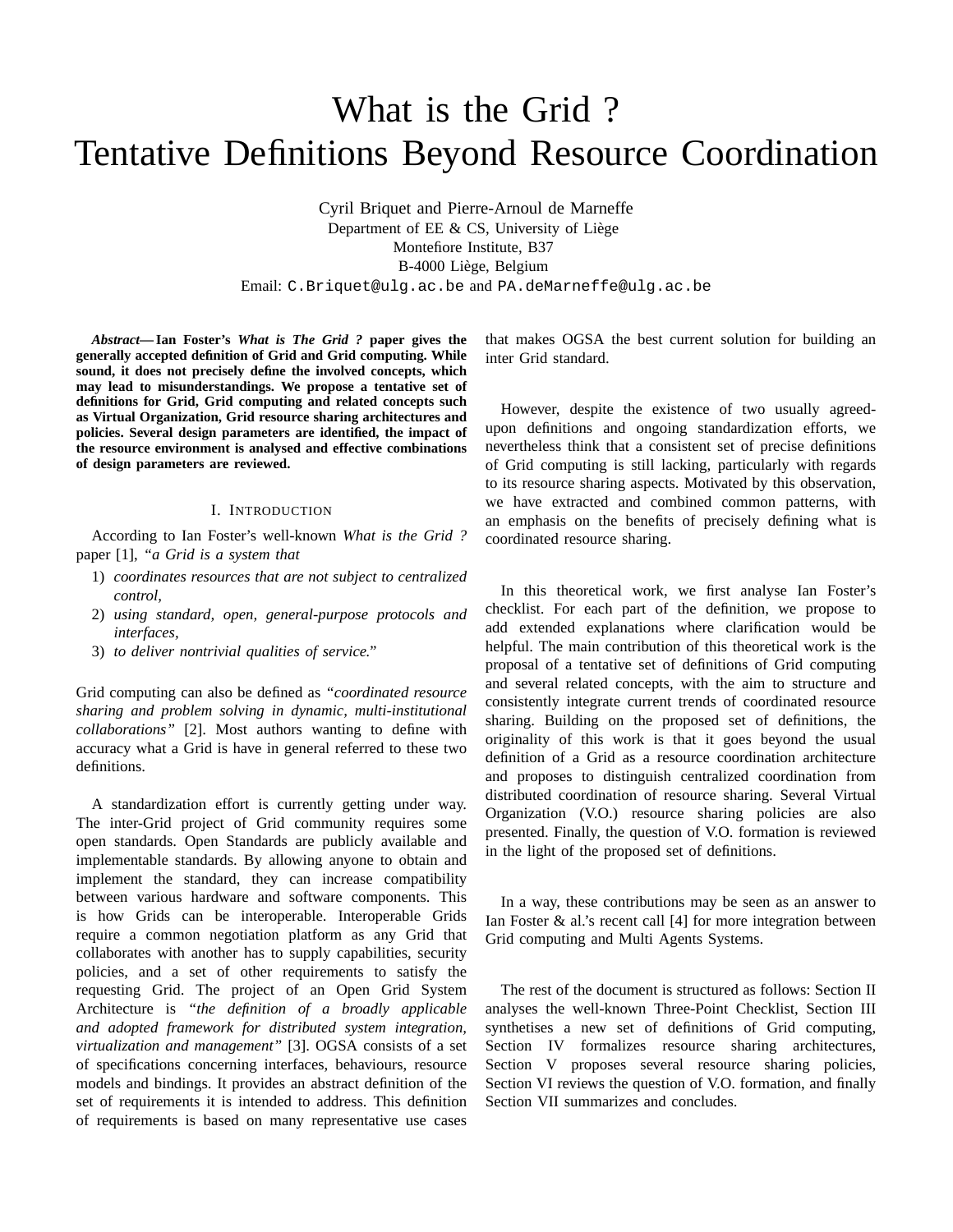### II. ANALYSIS OF THE THREE-POINT CHECKLIST

# *A. Distributed Control*

The first item of the Three-Point Checklist reveals that resources that are shared on a Grid are independent, which is universally agreed-upon.

The concept of Virtual Organization (V.O.), as proposed by Ian Foster & al. [5], captures the distributed nature of resource control in a Grid. V.O. members dynamically share their resources within a V.O.

#### *B. Resource Coordination*

Resource control (i.e. Who owns and has final authority over a resource ?) is different from resource management (i.e. Who decides when and why to use a resource ?).

According to the Three-Point Checklist, a Grid *coordinates* resources. If not further clarified, this may seem to restrict Grid computing to centrally coordinated resource sharing, especially since a lot of current production Grids are based on centrally coordinated resource sharing. However, a Grid can also be based on a distributed management of resource sharing.

Centralized coordination implies the existence of a common resource sharing (e.g. task scheduling) plan that all V.O. members should comply with. This type of coordination is implemented in many production Grids [6]. Distributed or individualized coordination implies that each V.O. member prepares its own resource sharing (e.g. task scheduling) plan and asks other V.O. members to comply with it, which they can accept or refuse. Individualized coordination implies the coexistence of multiple resource sharing (e.g. task scheduling) plans. Indeed, the other V.O. members may or may not exhibit a resource supplying behaviour suitable to a potential resource consumer.

It is of course in the best interest of each individually coordinated V.O. member to generate a resource consumption and supplying plan that is compatible with other V.O. members (e.g. planning resource consumption when no resource is available yields little utility). In the long term, the most profitable behaviour of each V.O. member is to synchronize its resource consumption and supplying with other V.O. members.

As these two forms of coordination are very different, we think that it is important to introduce the distinction between centrally coordinated and individually coordinated resource sharing.

# *C. Standard Protocols*

A Grid is defined by the Three-Point Checklist to be a resource sharing system. However, one can argue that Grid computing is only a technology or platform, an infrastructure or a standard. The Three-Point Checklist does not imply that Grid computing is a standard, but it may lead one to believe that only systems using standard, open, general-purpose protocols and interfaces are actually Grids.

It is true that global interoperability brings benefits and is desirable. However, there might exist experimental or customised systems that exhibit all the characteristics of a Grid but do not implement standard protocols and thus are restricted in interoperability, despite offering true Grid resource sharing. Depending upon commercial interests, people will agree or disagree on the requirement of openness to define a Grid. But yet again, a closed source Grid based on closed protocols may nonetheless offer true Grid resource sharing.

A relevant concept is that of lightweight Grid, a term that has been used by several authors [7], [8]. *"[Being] between multicluster and grid, it can be view[ed] as a simplification of general purpose grid (as envisioned in Globus, EGEE, GLite)"* [8]. The concept of lightweight Grid refers to a lack of compliance with Grid standard functionalities, protocols or interfaces. For the sake of comparison, let's consider TCP/IP. A huge part of current networked equipment and software implement some variant of the TCP/IP stack. TCP/IP is a widespread set of efficient and scalable internetworking protocols but one cannot claim that an interconnection of networks should be labeled as such only if it implements standard, open protocols.

Based on these observations, we argue that standard and open protocols and interfaces are not a strict requirement for a system to be a Grid.

# *D. Nontrivial QoS*

The third item of the Three-Point Checklist states that a system is a Grid if it delivers nontrivial QoS. Although this is of course a very general statement, it is also compact and encompasses several concepts that are usually agreed-upon. For example, a Grid is expected to provide higher levels of availability, reliability, autonomicity, . . . than those that could be achieved by simply adding or aggregating the performance levels of the Grid components.

However, it does not define how this nontrivial QoS is attained, meaning how access to resources of a V.O. member is granted to other V.O. members. Resources can be exchanged or volunteered (i.e. donated) between V.O. members.

Neither does the checklist define to whom is delivered the QoS that can be achieved by sharing resources within a Grid. In the case of centrally coordinated resource sharing, the V.O. members are expected to deliver their resources as planned by a centralized manager. This allows the centralized manager to gather supplied resources that can be used to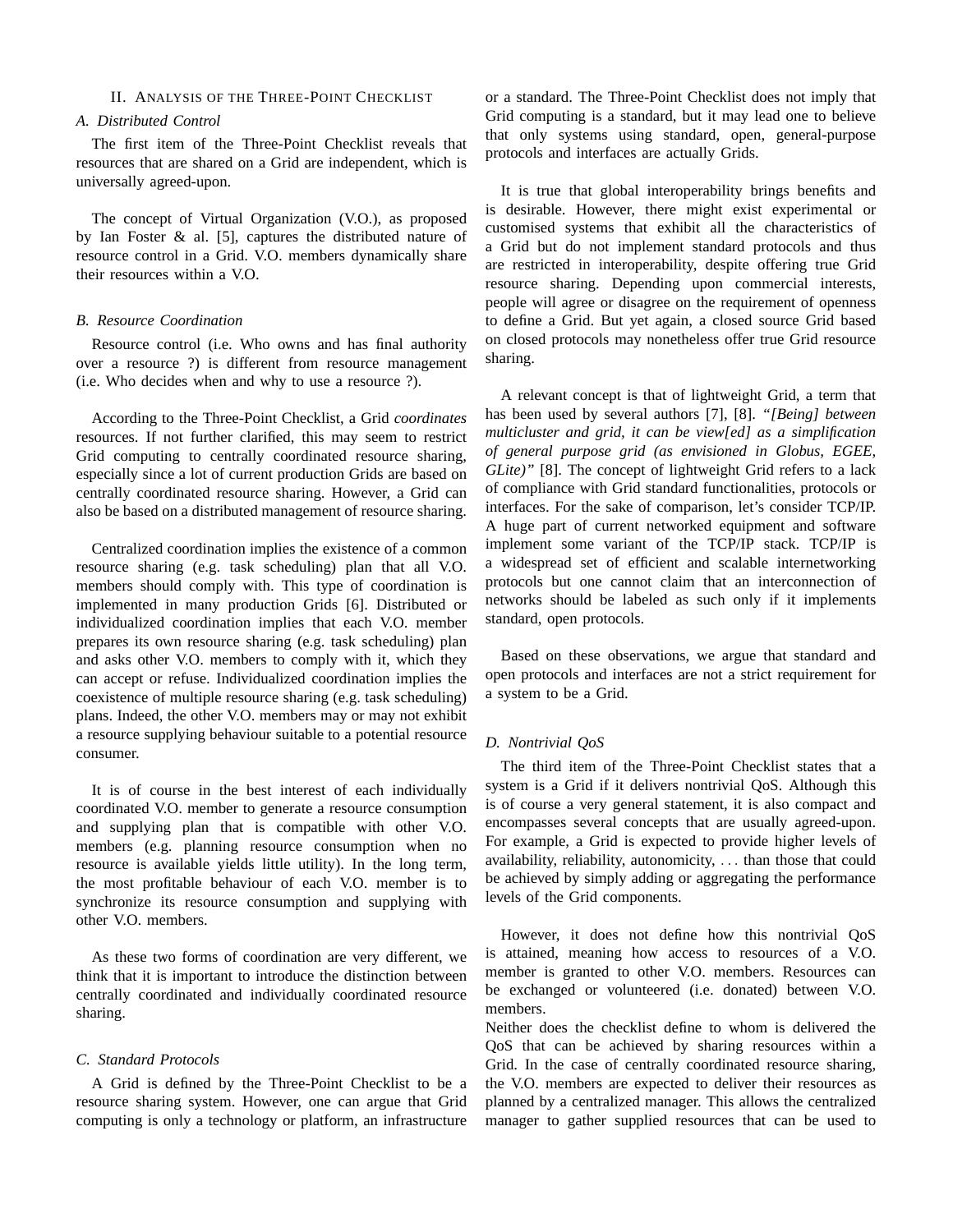attain a certain QoS level, which may in turn be offered back to the V.O. members. There are of course several ways to redistribute the supplied resources. In the case of individually coordinated resource sharing, the V.O. members supply their resources with the expectation of being able to consume resources of other V.O. members when required to attain their self-defined QoS level. In this case, each V.O. member directly manages the level of QoS it wishes to obtain.

Given these observations, we believe that a finer-grained specification of QoS delivery would be valuable.

#### III. SYNTHESIS OF GRID DEFINITIONS

# *A. Core Grid Definitions*

The basic component of a Grid is a site. Sites are the sets of resources owned by administratively independent organizations.

**Definition 1.** A **site** is a possibly empty or small-sized set of heterogeneous { computing, storage, networking, sensing, software } resources based on different

- hardware (PC, supercomputer, smartphone, ...),
- platforms (operating system, CPU architecture),
- software stacks (runtime libraries and programming languages),

under the same administrative control.

Note that there is no restriction on the local management of a site's resources.

The following concept, borrowed from the Peer-to-Peer domain, is introduced to refer to the human administrators or software agents controlling a given site:

**Definition 2a.** A **site Peer** is the entity, composed by the set of people or software agents, that controls a site and acts on behalf of the site owner by sharing the site resources.

The goal of a site Peer is to complete owner-defined objectives under owner-defined constraints.

The resources of a Peer may be shared with other Peers. Consuming the resources of other sites is of course the main motivation for sharing resources. External resource consumption enables one to:

- solve large problems that cannot be solved with one's own resources,
- accelerate computations by temporally aggregating a great number of external resources,
- provide execution stability through redundancy by using external resources.

To consume external resources, a Peer usually supplies its own resources to other Peers. However, a Peer may own no resource (its resource set is empty) or may not wish to supply its resources (resources are restricted to local use). In these

situations, resource sharing would be restricted to resource consumption and would have to be compensated by either resource supplying or external (i.e. *out of Grid*) rewarding, or both. A Peer sharing resources with other Peers may at any time be either or both a resource consumer and a resource supplier.

The grouping and connection of several Peers that share resources can be called an infrastructure. However, it should be qualified as virtual, for relationships between Peers exist only through Internet links. This infrastructure is used to produce nontrivial levels of QoS for Peers in ways that remain to be specified.

A last observation is that we did not find any objections to the introduction of recursivity into the concept of a Grid. When a Grid is centrally coordinated, the centralized coordinator may expose the same interface as that of a site Peer. It may then appear as a Peer to another Grid in which it will be integrated. The concept of Grid Peer is therefore defined as follows:

**Definition 2b.** A **Grid Peer** is the centralized coordinator that controls a Grid and acts on behalf of the V.O. administrator or the Peers that compose the Grid, by sharing the Grid resources.

The term *Peer* designates indistinctly and without restriction both site Peers and Grid Peers. Clients connect to Peers and submit requests to them.

Building upon these and prior observations about resource management, while also removing the requirement for compliance with standards, we propose the following definition:

**Definition 3.** A **Grid** is a system based on a virtual infrastructure of independent sites and Grids that adaptively share their heterogeneous resources, in a centrally (imposed) or individually (negotiated) coordinated way, through resource exchange or resource volunteering, in order to meet nontrivial multicriteria objectives.

The concept of Virtual Organization can then be formally defined as follows:

**Definition 4a.** A **Virtual Organization member** (V.O. member) is the union, taken as a whole, of a Peer and the site or Grid it controls.

**Definition 4b.** A **Virtual Organization** (V.O.) is a community of V.O. members that share their resources within a Grid.

This definition is compliant with the expectation that Grids should enable scalable V.O.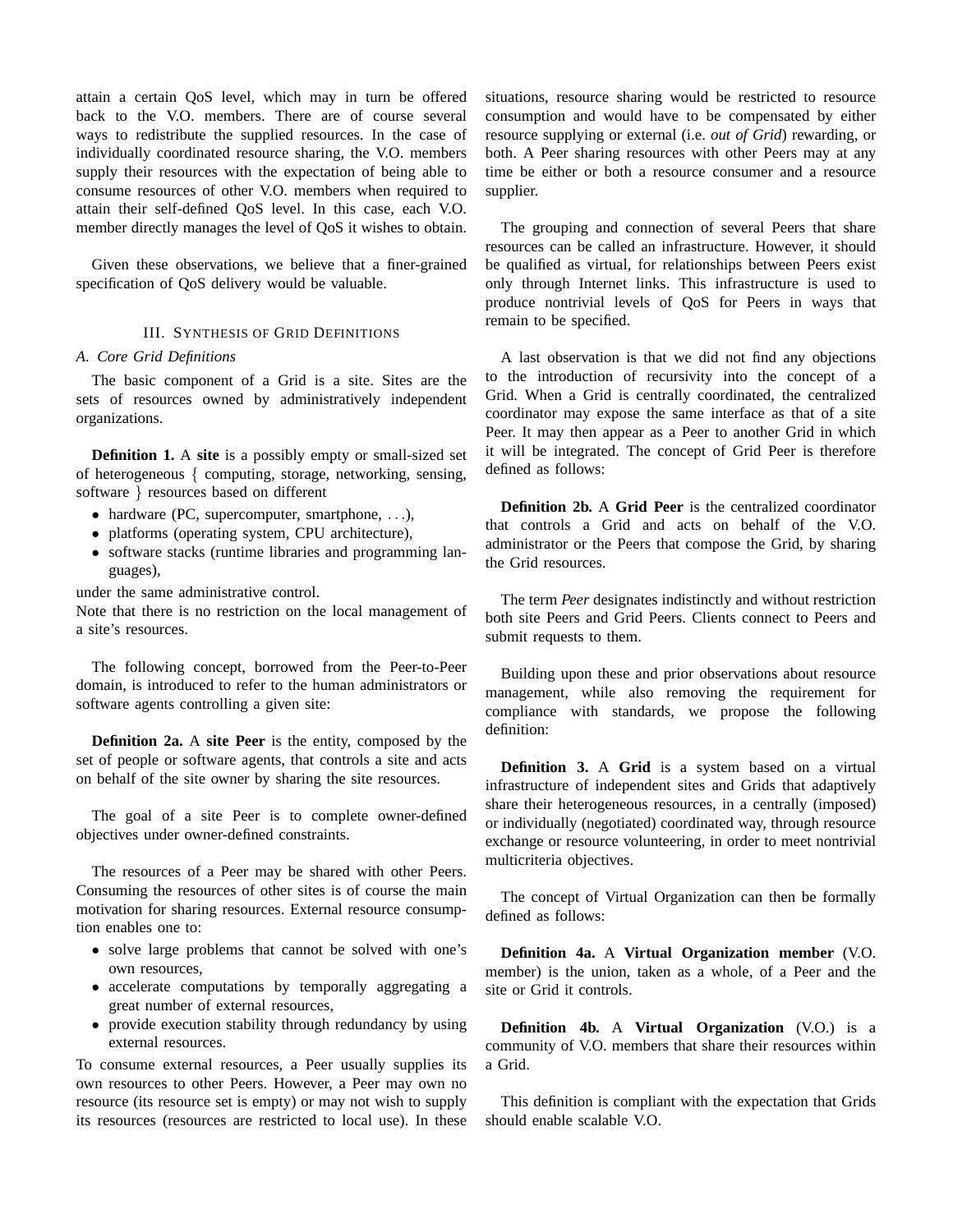# *B. Grid Computing*

We define the term gridification to refer both to the inclusion of a site into a Grid and to the adaptation of a software to derive benefits from a Grid.

**Definition 5a. Gridification** is the equipment of a site with decision making capabilities to enable the centrally or individually coordinated sharing of its resources.

**Definition 5b. Gridification** is the software development paradigm that enables software applications to transparently leverage Grid resources.

**Definition 6.** A Grid **Resource Management System** (RMS) is a middleware that allows the gridification of a site.

Building on the definition of gridification, we now give a precise meaning to Grid computing:

**Definition 7. Grid computing** is a form of distributed processing based on the gridification of the involved software and hardware.

### *C. Grid Interoperability*

As the compliance with established standards has been removed from our proposed definition of a Grid, we take it into account in the following way.

**Definition 8.** A **gridificated** or **grid-enabled resource** is a networked resource/system equipped with a middleware that allows its gridification with other such resources/systems and its management by Resource Management Systems. Grid sites are composed of grid-enabled resources.

**Definition 9. The Grid** is the global interconnection of all the world Grids with standard, open and generalpurpose protocols and interfaces (defined, for example, by an international body such as GGF, EGA).

# *D. Coordinated Resource Sharing*

We now propose definitions for the two alternatives of Coordinated Resource Sharing that might be used:

**Definition 10a. Centrally Coordinated resource sharing** is centralized coordination of resource consumption and supplying decisions of Grid sites. Each site must comply to a common plan prepared by a central RMS (see figure 1).

**Definition 10b. Individually Coordinated resource sharing** is distributed coordination of resource consumption and supplying decisions of Grid sites. Each site follows its



Fig. 1. Centrally Coordinated Resource Sharing



Fig. 2. Individually Coordinated Resource Sharing

To contrast Centrally and Individually Coordinated Resource Sharing, it is important to understand that sites accepting a centralized coordination of their resources accept that the decisions to consume and supply their resources are surrendered to the wisdom of a centralized manager. With either a totally stable resource environment or instantaneous and perfect information about it, centralized resource coordination could generate better utility for every site. On the other hand, individually coordinated resource sharing enables sites to adopt a more flexible and reactive resource sharing behaviour, and to take better care of their own interests.

It must be noted that centrally coordinated resource sharing does not absolutely guarantee higher Quality of Service (QoS) levels than individually coordinated resource sharing. In a stable resource environment, centrally coordinated resource sharing will attain better performance and higher QoS levels. In an unstable resource environment, individually coordinated resource sharing will offer more stable QoS because the careful planning of centrally coordinated resource sharing is unceasingly destabilized. **Therefore, choosing between**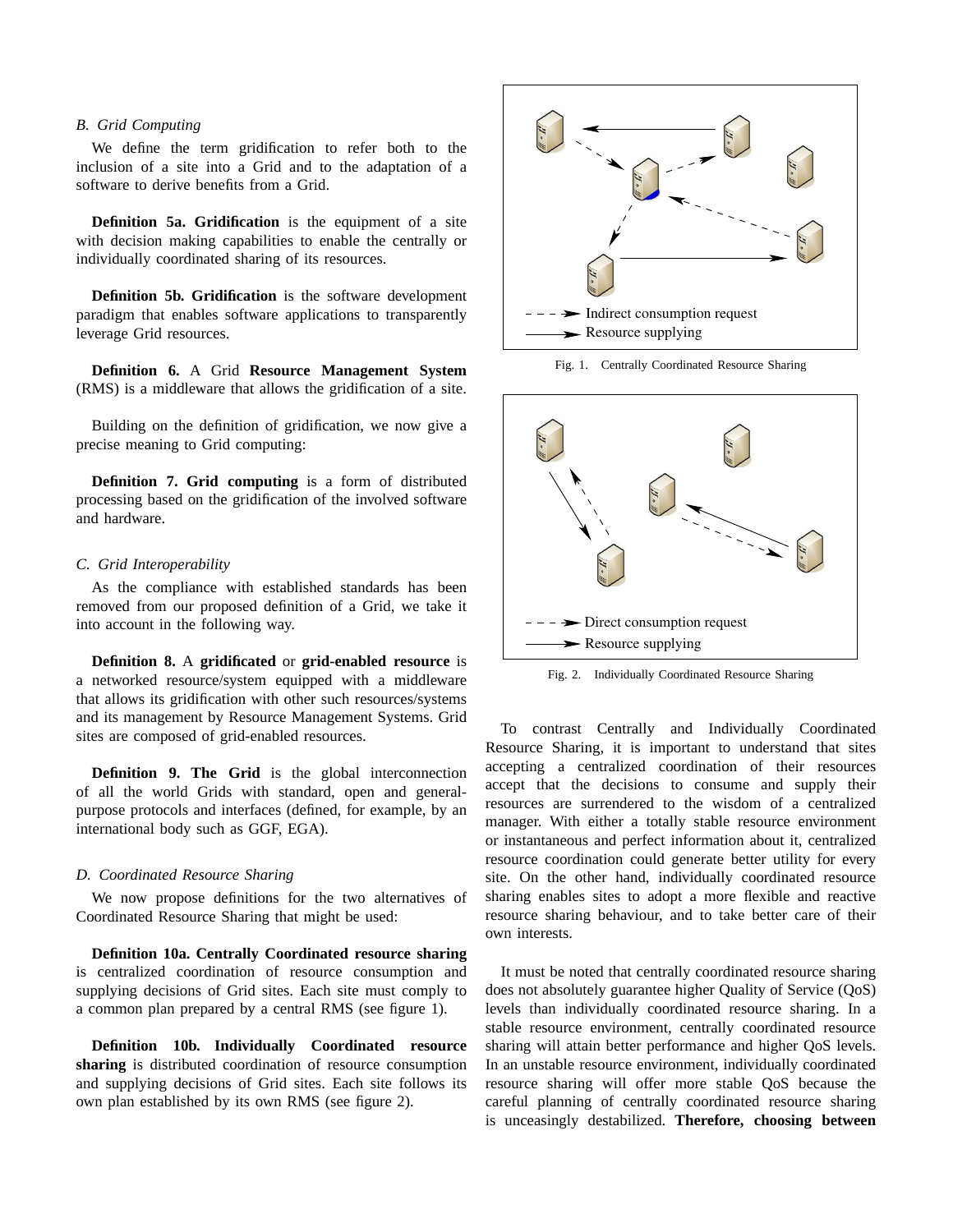# **centrally and individually coordinated resource sharing is a strategic decision that depends upon (the evaluation of) the stability of the resource environment.**

It also must be noted that centrally and individually coordinated sharing may be combined to a certain extent: in an unstable environment, a centralized manager could advise sites managers on optimal resource sharing decisions.

# IV. RESOURCE SHARING ARCHITECTURES

To complete the proposed definitions of the main Grid concepts, classic forms of Grid resource sharing architectures are now precisely defined.

The first architecture historically comes from the domain of cluster computing/supercomputing: *"Grid computing typically involves using many resources [*. . .*] to solve a single, large problem that could not be performed on any one resource"* [2]. Several authors have named it Virtual Supercomputing [9] with the augmented meaning that it is not dedicated to a single problem but to many applications. The Globus Toolkit [10] and gLite [6] are middlewares enabling this form of Grid computing.

 $\Rightarrow$  This is the prime example of coordinated resource sharing: several sites supplying resources, all managed by one centralized resource manager (enabling centrally coordinated resource sharing) and multiple sites consuming resources.

Another more recent architecture is emerging as an interesting alternative. It is a form of Virtual Supercomputing crossed with Peer-To-Peer or Multi Agents System technologies. More simply, in this architecture, the latter is fully distributed, as opposed to the aforementioned Virtual Supercomputing with a centralized management of resource sharing. Each Peer negotiates resource consumption and supplying directly with other Grid Peers, usually through an RMS agent. OurGrid [11] is an excellent example of middleware enabling this architecture of resource sharing.

 $\Rightarrow$  There are several (possibly a large number) sites supplying resources, each managed by its own resource manager (enabling individually coordinated resource sharing) and each consuming resources.

To distinguish between these two architectures, they will respectively be referred to as **Centrally Coordinated Virtual Supercomputing (CCVS)** and **Individually Coordinated Virtual Supercomputing (ICVS)**.

Another trend that has attracted considerable attention has been named **Internet Computing** [9] or, more figuratively, **Volunteer Computing** [12]. Famous examples of this form of Grid computing include SETI@home [13], Folding@home [14]. Cycle Stealing projects like Condor [15] could also be included.

 $\Rightarrow$  There are several (a huge number) sites supplying

resources, one centralized resource manager (enabling centrally coordinated resource sharing) and usually only one site consuming resources (the site that hosts the Grid manager). However, it should not be ruled out that such initiatives as the Compute feature of the Google Toolbar [16] pool benevolent home users' resources and offer them to more than one scientific project. Therefore, it must be considered that Internet Computing may also have several resource consumers.

Another recent trend currently generating much interest has been named **Desktop Grid** [17], which is very similar to Internet Computing. There are differences in the existing definitions of Desktop Grid, but also some common patterns:

- 1) the sites all belong to the same real-world organization rather than to individuals scattered on the Internet;
- 2) idem, but every site may consume resources;
- 3) there is only one site of which the resource set is composed of several desktop PC.

As it will now be shown, the Volunteer Computing and Desktop Grid architectures can be modeled as variants of the main architectures (CCVS, ICVS) combined with specific resource sharing policies.

# V. V.O. RESOURCE SHARING POLICIES

A fundamental requirement of Grid computing [3] is resource sharing across independent organizations. The Grid virtual infrastructure is composed of Peers representing independent organizations that share various levels of trust, agreement and affinity. In this section, decision making in resource sharing is explored and several policies (Philanthropy, Mutualism and Individualism) are proposed, each corresponding to a different expectation of reciprocity. A Peer that supplies resources to other Peers can expect to get back (i.e. to be able to consume) the same amount of resources, a small but reasonable amount or none. Let's follow the resource trail ...

The first proposed resource sharing policy is Philanthropy.

**Definition 11a.** A **philanthropic resource sharing policy** means that a centralized coordinator maximizes the utility of one Peer (usually itself) without giving any utility to the other Peers. No accounting of resource exchange (which is unilateral) is kept.

The main benefit of Philanthropy is the aggregation of huge amounts of resources that allows one Peer to run large scale applications.

Philanthropic resource sharing is the policy typically used in Volunteer Computing, where most Peers are supplying resources and one Peer consumes them. It must be noted that this policy is not incompatible with the ICVS (individually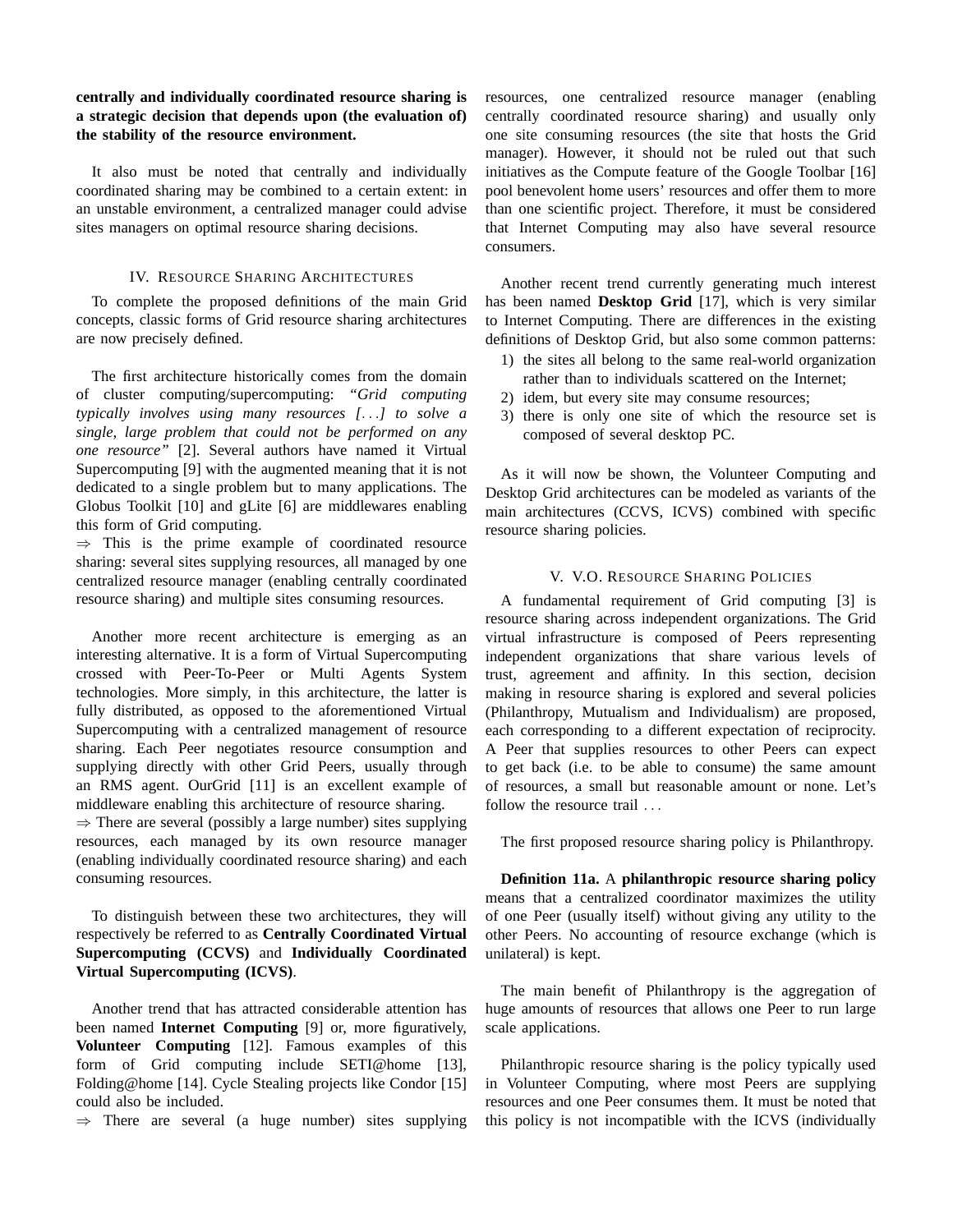coordinated) architecture, as free resource supplying may also happen within a pair of Peers only.

The second proposed resource sharing policy is Mutualism.

Generally speaking, a mutualistic organization is created to provide its members with the best possible service and maximum return on investment, without keeping any benefit for itself. This kind of business may even be owned by its members. Moreover, it can be conceptually thought of as a health care insurance.

**Definition 11b.** A **mutualistic resource sharing policy** means that a centralized coordinator globally maximizes Peers utility and resource utilization, without keeping long-term resource exchange accounting.

Members of mutualistic organizations are not expecting to be rewarded for all their resource supplying, but expect instead to get some proportional rewarding (i.e. schedule priority). It really is load balancing.

The main benefit of mutualism is that if one Peer suffers some trouble (e.g. resource failure, transient request overload) and cannot supply enough resources for some time, it will still be able to consume resources, but less than it could in usual operating conditions. When a few Peers are facing an instability of their resource and/or request environment, mutualism enables load balancing between all Peers. However, all the other Peers will be penalized but as the burden will be equally shared, they will be able to consume resources in only a slightly smaller amount than they could in usual operating conditions. It can be seen as a form of fault tolerance where performance penalties are shared among components in the system.

Another important aspect is that the Peer that receives help from the other Peers is not penalized because there is no long-term accounting of resource exchange. Such a policy is therefore highly suggested when

- there is strong trust between Peers (e.g. Peers belong to the same enterprise or association) and
- the total amount of consumed resources within the V.O. is smaller than the total amount of supplied resources jointly consumed by the Peers.

Indeed, if there is no trust, there is a high risk of freeriding [18]. And if there are not enough idle resources, the form of redundancy proposed by a mutualistic policy will not be possible.

A mutualistic policy is typically used in Desktop Grids. The architecture is that of an enterprise-level Grid where cycle stealing is performed on idle desktop PC. There is V.O. with several Peers representing the various departments/units of the firm. These Peers share their resources with a mutualistic policy. It must be noted that this policy is incompatible with

ICVS (individually coordinated) architecture because of the requirement of a centralized coordinator able to balance load between Peers.

The third proposed resource sharing policy is Individualism.

**Definition 11c.** An **individualistic resource sharing policy** means that a centralized coordinator or distributed coordinators maximize Peers utility and maintain long-term resource exchange accounting.

With an individualistic policy, an accounting of resource exchange is maintained independently by each Peer. Peers can then consume as many resources as they supply and do not have to supply more than they consume. The goal of the individualistic policy is to separate concerns of the Peers and maximize their utility independently.

The main benefit of an individualistic policy is avoidance of free-riding, which depends upon the accuracy of resource exchange accounting [19]. This policy will incite Peers to supply resources as they know undue overconsumption of their resources by other Peers will be limited.

It must be noted that this policy is compatible with both CCVS (centrally coordinated) and ICVS (individually coordinated) architectures. It is of course the policy of choice used within the latter.

Within an ICVS architecture, use of this policy requires a careful selection of a bootstrapping strategy [20] as Peers may deny resource supplying requests. Indeed, if all Peers wait to have consumed some resources before supplying their own, not much exchange will take place. Every Peer will remain idle, ridden by fear of being free-ridden. An option to overcome this initial lack of trust is that Peers randomly accept a small, yet nonzero, percentage of supplying requests from Peers that do not have a good resource exchange history (i.e. they did not themselves supply resources to the considered Peer). Another option is that Peers accept all supplying requests as long as there are no pending requests to supply Peers with higher priority [11] (i.e. with better resource supply history). With this second option, resource utilization is promoted as idle resources will be supplied so as to build trust with other Peers. The counterpart of both reviewed bootstrapping options is a risk of free-riding, but it will be limited either to a small percentage of resource utilization or to periods when resource utilization is low anyways.

An interesting observation about these three resource sharing policies is that philanthropic, mutualistic and individualistic policies may be viewed as discrete points in a continuum of policies ranging from long-term to opportunistic relationships, with accounting of resource supplying ranging from nonexistent to loose to accurate.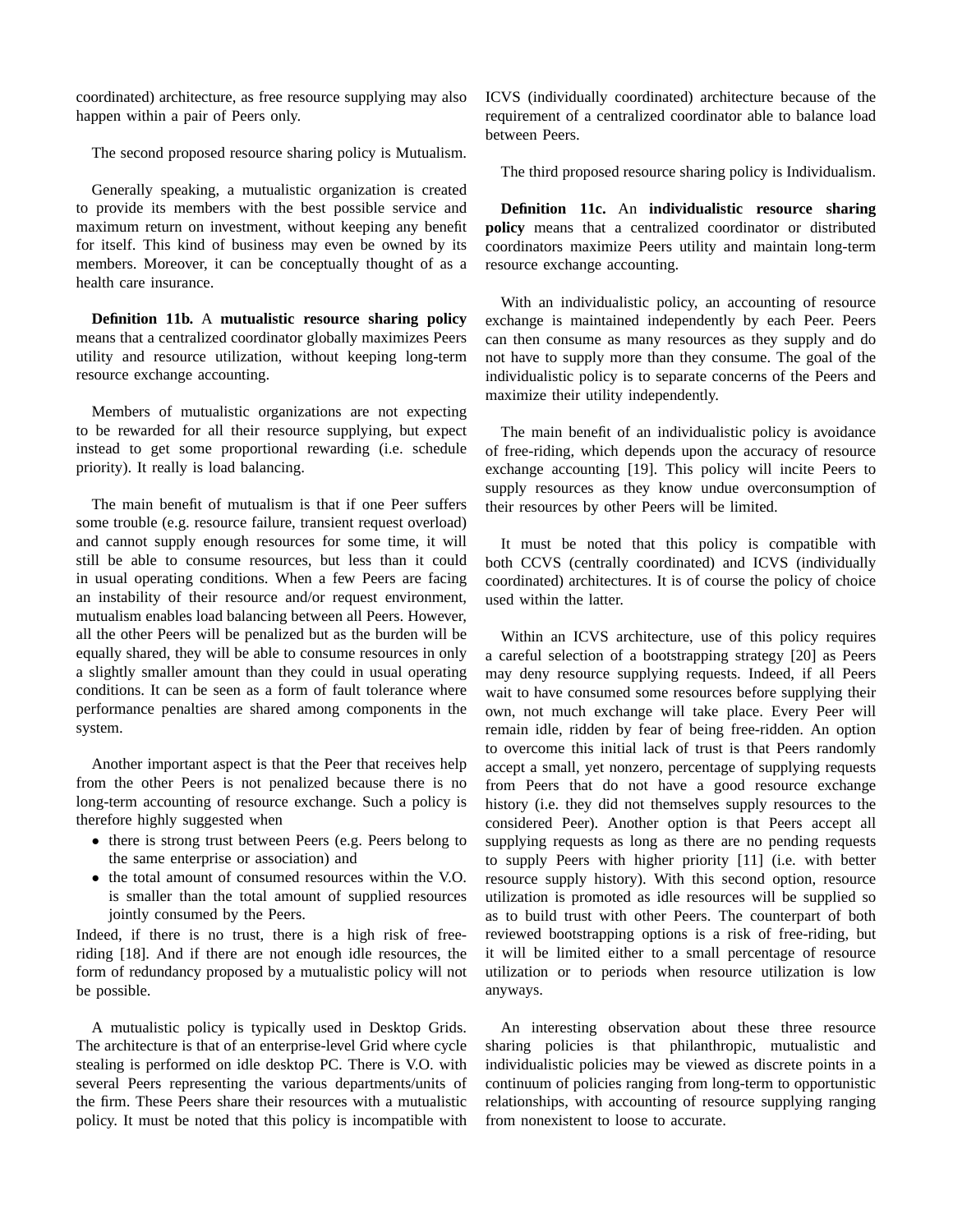Finally, there are a couple of aspects of resource sharing that are orthogonal, yet relevant, to all three reviewed resource sharing policies: the import and export of resources *out of Grid*, meaning the consumption and supplying of resources enabled by rewards that are external to a Grid. *Out of Grid* rewards include real money, feel-good, or an external agreement between Peers administrators.

**Definition 12a. Import of resources** may take place when some Peers do not own any resource or have exhausted their consumption potential, cannot supply any more resources and still want to consume resources. A Peer may still offer an *out of Grid* reward to augment its consumption potential.

For example, so-called Utility Computing offerings [21] offer Grid resource supplying for sale. In another context, scientific projects of general interest [13], [14] allow home users to supply their resources against a feeling of taking part in a project useful to mankind. In yet another context, human administrators of a Grid may decide to lend access to their resources to the administrators of another Grid, and therefore transiently share some resources with another Grid. Whatever its nature, *out of Grid* rewarding can be used with all three resource sharing policies previously reviewed.

**Definition 12b. Export of resources** may take place when, within a centrally coordinated architecture, the centralized manager also follows objectives of its own and consumes some resources of V.O., possibly to supply them to an external entity.

This arrangement can be modeled as the application of both a philanthropic and another (mutualistic or individualistic) policy. After the philanthropic policy has been applied, the other policy is applied to the resources that were not exported.

#### VI. V.O. FORMATION

V.O. formation remains an open question [4] and has not been explored thoroughly until very recently. In this section, the lifecycle of a V.O. is explored and links are established with other Grid aspects that were discussed.

A first observation is that a Peer needs to be motivated to enter a V.O. As already stated, solving large problems, accelerating computations and augmenting execution stability are the main motivations to gridificate one's resources and share them with other Peers. Indeed, through resource sharing, Grid computing enables transient collaborations as well as lasting partnerships, which promote, respectively, dynamic resource consumption opportunities [22] and stabilization of the resource environment.

A second observation is that there are multiple stakeholders who may have an interest in creating a V.O. or making a

Peer enter a V.O. Several classes of stakeholders have been identified [18]:

- *"end users making use of Grid applications [*. . .*],"*
- *"resource administrators and owners,"*
- *"and V.O. administrators and policy makers."*

There are basically two ways to form a V.O. [23]: top-down and bottom-up. Top-down creation of a V.O. may be initiated by stakeholders who want to control a Grid. Top-down creation is necessarily initiated *out of Grid*. A centrally coordinated architecture would usually be selected because it would be in the interest of rational human stakeholders to create a V.O. from scratch with mostly stable resources. Most current production Grids are created top-down. Bottom-up creation of a V.O. may be initiated by stakeholders who want to be part of a Grid. Bottom-up creation is necessarily initiated by Peers. An individually coordinated architecture would usually be selected because this bottom-up creation is the scenario of choice for Peers among which there is no or little trust and where human administrators are not related, thus implicating a possibly unstable resource environment. Though a V.O. created top-down could be viewed as being owned by its V.O. administrators, a V.O. created in a bottom-up manner certainly does not belong to anyone, just as today's Internet does not either.

We now propose a formal definition of the structure of a V.O. that includes the openness and recursivity features that were discussed. A directed acyclic graph (DAG) structure allows the grouping of several V.O. members or V.O. to form a new V.O., enabling seamless, multi-level V.O. formation.

**Definition 13.** The **structure of a Virtual Organization** is a directed acyclic graph  $G = (V, E)$ , where V is a set of vertices and where  $E = V \times V$  is the transition relation between the vertices (see figure 3). Let  $V_L \subset V$  be the set of the leaves of the graph, and  $V_I \subset V$  be the set of its internal nodes. Each leaf vertex  $v_L \in V_L$  corresponds to a V.O. member, whereas each internal node  $v_I \in V_I$  describes the structure of a V.O. An edge  $(v, v') \in E$  models the fact that the V.O.  $v'$  is a member of the V.O.  $v$  (either V.O. or V.O. members). As a shorthand, let  $C(v) = \{v' \mid (v, v') \in E\}$  be the set of members of a V.O.  $v$ . As a V.O. is composed of at least two members, it is required that each internal node has at least two successors. Precisely, for each internal node  $v_I \in V_I$ , the equation  $|C(v_I)| \geq 2$  must hold.

A third observation about V.O. policies is that in V.O. that are created bottom-up, the expected initial lack of trust calls for the use of an individualistic resource sharing policy. However, after stability in resource exchange has been achieved and maintained for some time, leading to a building of trust, Peers in such a V.O. could consider switching to a mutualistic resource sharing policy. This would guarantee that a Peer experiencing transient abnormal conditions, precluding its expected resource supplying, would be helped by other